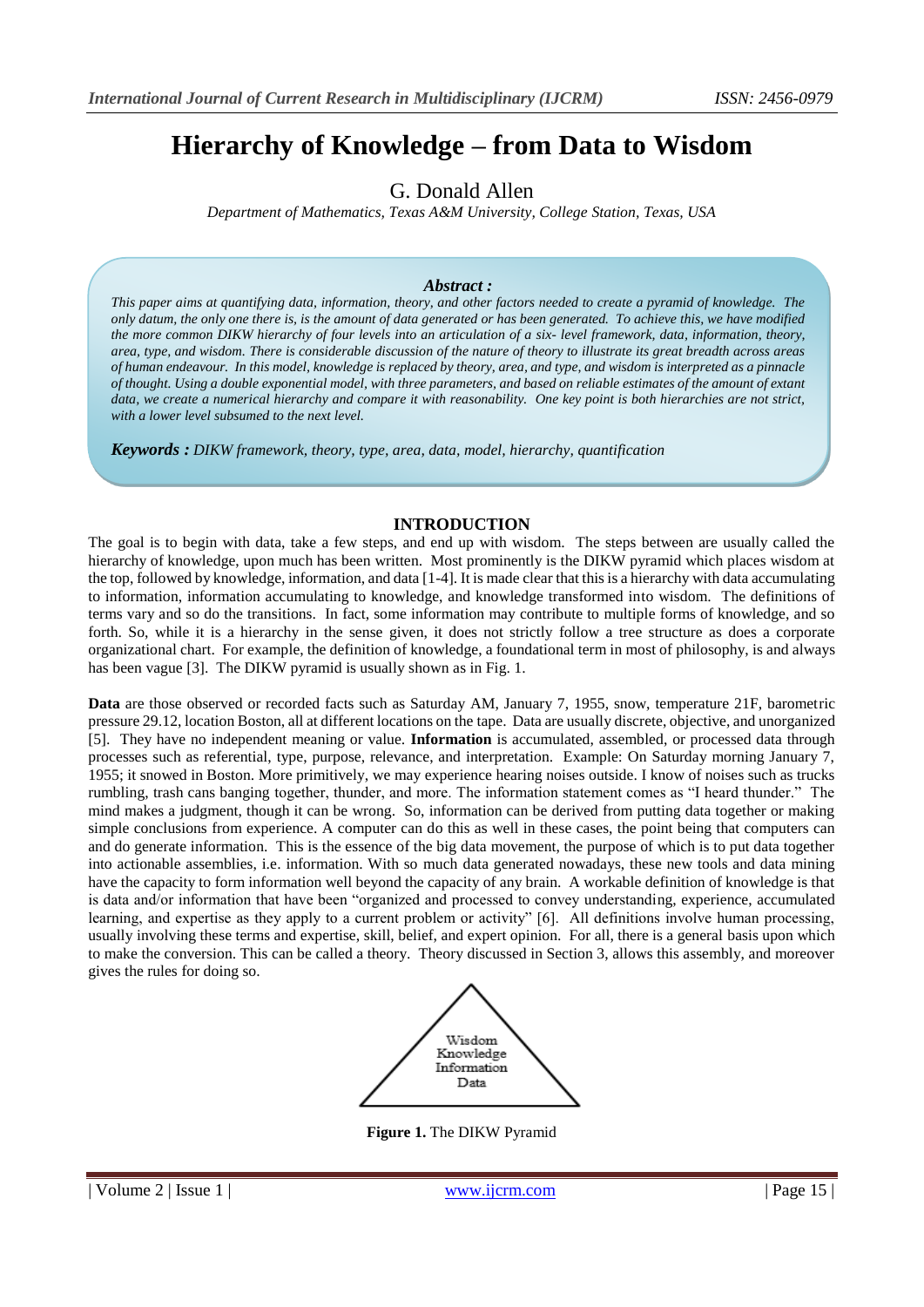To illustrate just one difficulty with considering knowledge as actionable information, we note the statement, "It snowed in Boston." To a resident of Borneo, it may be information, but little more than useless data. To the traveller to Boston, there is an alert (i.e. information) about weather conditions, and therefore becomes knowledge. To the resident of Boston, it is certainly knowledge, but temporal knowledge. Discussing knowledge opens a host of qualifiers, modifiers, and catalysts. Thus, associated with knowledge, factors such as location, time, topic, and relevance have significance [2].

**Wisdom**, more so than knowledge, is difficult to describe. Wisdom comprises knowledge about knowledge, knowing what knowledge has relevance and what knowledge to apply. Similar to the top levels of Bloom's taxonomy, wisdom seems to imply the ability to create or synthesize, and evaluate [7] using knowledge. Yet, this is also the role of theory, to which attention will be given in the two following sections. The main thrust of this paper is on the quantification of these pyramids. Wisdom is singular in that it is not quantifiable as compared with data, information, and knowledge.

#### **THE DITAT-W HIERARCHY**

Assuming the definitions of data and information are clear, the remainder of our terms are more concrete with hopefully less ambiguous meanings. Data is a collection of bits or simple facts, perhaps some streaming content and the like. Information is the collection of data into groups having meaning. The next element in the hierarchy is the **theory**, which accumulates information into a coherent body of information, perhaps called knowledge. In this way, we say a theory is the container of knowledge, information, and data. Theories are generally comprised of hypotheses or principles, propositions, explanations, bound by a logic. It is interesting that depending on the subject matter, the nature of these components, including the logic, may differ widely across theories. If it is desired to associate knowledge with theory, it is then important to accept as many different forms of knowledge as forms of theory. It is the theory that certifies or sanctions what knowledge is. Some theories such as religions allow miracles; some such as mathematics allows only theorems and proofs; others such as business allow laws such as (the unproved but works) Cobb's law of production. Toward quantification, many thousands of official theories and orders more of local specific theories exist.

The transition from information to theory has an intermediate step, called the proto-theory, where the theory is not well established but in a sort of gestation as individuals or groups work to create a coherent theory. It may also involve multiple yet differing proto-theories, each lacking sufficient consensus or evidence for a fully accepted theory. This process may take many decades, such as with plate tectonics. As well, Euclid's geometry no doubt went through a similar period, before the perfected form was published. Records from ancient times do not exist because when a new more authoritative work succeeded another, only it was copied. The next level affirms that theories are separated into respective **areas** such as psychology, business, or mathematics. These can be blended with one area using theories from another as components. Above that, we organize all the areas into **types** such as physical, human, and intellectual areas. The latter of these might include philosophical, religion, and others which actually together with physical theories could be shared with alien civilizations. Only the second, human based, are unique to us.

Also, we could include among the types those of communication, economics, and medicine, bringing a total to six. Arguably, they could be subsumed by the first three. Religious theories may be given their own type, perhaps unique in allowing miracles among their data or information. In most versions of DIKW the fourth level is wisdom, and we might include as area-specific wisdom, as well. In this diagram wisdom, which is a collective, accumulates all areas into an attempt to unify multiple diverse dimensions. Indeed, wisdom has various definitions such as accumulated knowledge applicable across domains or to new situation (8). Also, it could be the highest level of abstraction and vision foresight [9]. In sum, there are six levels in this pyramid – the so-called DITAT-W, or DITAT pyramid for short. See Fig. 2. Let us add that for each theory there is a full DIKW pyramid, with the provision made that external data and information may be co-opted, that both information and knowledge have relevant meanings.



 **Figure 2. The DITAT-W pyramid**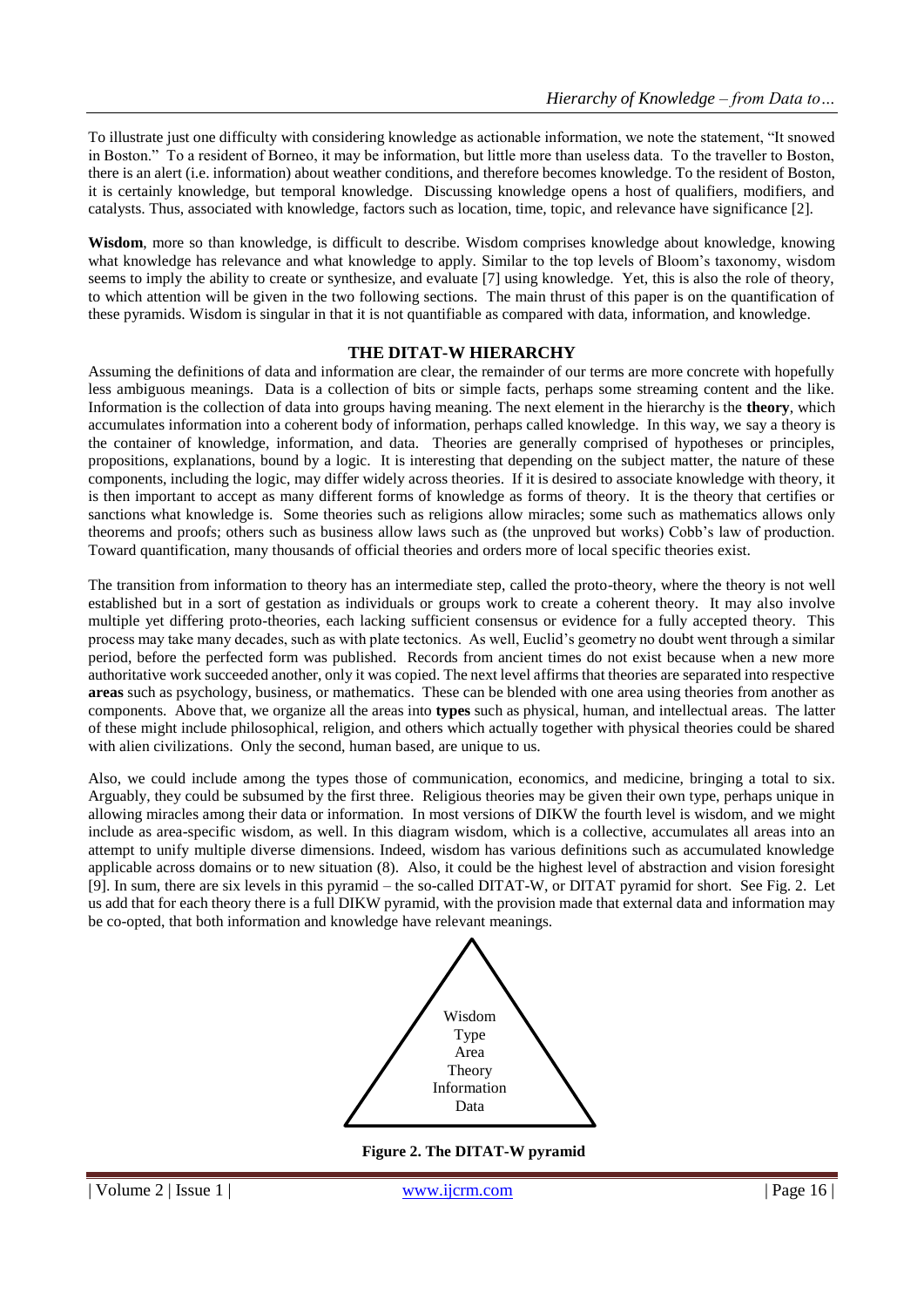In most versions of DIKW the fourth level is wisdom, and we might include as area-specific wisdom, as well. In this diagram wisdom, which is a collective, accumulates all areas into an attempt to unify multiple diverse dimensions. Indeed, wisdom has various definitions such as accumulated knowledge applicable across domains or to new situation (8). Also, it could be the highest level of abstraction and vision foresight [9]. In sum, there are six levels in this pyramid – the socalled DITAT-W, or DITAT pyramid for short. See Fig. 2. Let us add that for each theory there is a full DIKW pyramid, with the provision made that external data and information may be co-opted, that both information and knowledge have relevant meanings.

After a fashion, the top of the pyramid, with wisdom, can be regarded as a placeholder, as wisdom is the vaguest of all the terms. It is there somewhat to create a pinnacle to the model, namely, a single concept at the top. It also refers to an ability to synthesize, coalesce, and evaluate. Wisdom may also be regard as different depending on the theory, area, or type. This would allow wisdom to be as multi-faceted as the other levels. The models considered so far in the literature fail to measure these divisions with a common unit. Foremost, it is rather difficult to measure data in terms of theories or with the DIKW pyramid knowledge. Determining how much data it takes to make a theory is a difficult task, partly because of the wide variation. With the previous settings of this paper, we generally measured numbers of people. Nonetheless, we make an attempt on the basis of pure numbers based on higher order models. It will give some insights into huge relative magnitudes. Most of the conversions from data on up are the results of human thought. It takes a brain to convert data to information, a brain to convert information to a theory, and so on. In areas, it takes different types of brains to decode the data into different forms of information and then to theoretic channels.

Data generated each year is staggering. It is estimated (see Cisco report[10]) each year we generate 10 **zettabytes** of data and it's doubling every year or so. A zettabyte, in magnitude, is a 1 followed by 21 zeros, or  $10^{21}$ . That is a big number. Storing 10 zettabytes of data would require the capacity of a high-end computer for every person on the planet. So, what kind of model can take us from the single unit of wisdom to 10 zettabytes  $(10^{22})$  of data in just six steps?

Both the DIDAT and DIKW hierarchies exhibit a nonstandard and highly nonlinear quality within their genre. The order is not fully inclusive. For example, not all information is every converted to knowledge or to a theory. Some information remains as *orphans* in the progression to wisdom. The same is true for every level transition to the next one up. What is data? Much data is only available as a single entity. The sniff of the lion by the gazelle is data. At one scale, the number dialled, then stored in some file, is data. On another scale, a book could be data if say it was table of logarithms, but more likely forming information, though it could also be a theory. Likewise, a chapter could be the same, but a paragraph is information, and the single word is data.

#### **THE NATURE OF THEORY**

A working understanding of theory suffices here. So, the reader interested in quantification aspects may skip to Section 5. Here we offer further explanation of the nature of theory. The purpose is to sketch the detail of the vast array of theory types by their many differing characteristics. In brief, a theory is not a mono-logical construct. It shows how theory is bound up with knowledge, but more the important characteristics of theory often rests with predictability. Currently, the advent of machine learning is involved with the prediction of what was not only unknown but unsuspected [11.12]. This leads one to consider that machines are becoming valuable assistants, or even leaders, in enhancing theories. As well, computers are now able to prove original theorems in mathematics, theorems unproved by humans in many cases [13].

A **theory** is an explanation or prediction based upon hypotheses, supported by evidence, and established by logic. This appears to be easy criteria, but is rather complex. It can and should employ previous explanations or predictions. This is the way to stretch its margins to give it a *higher validity*. The more a theory explains, the stronger it becomes. The what, why, and wherefore, together with the limits, range, and extent, and examining the good, the bad, and the variation should clarify or confuse the notion. It is perhaps the examination of theory extinction and the qualities of bad theories that better define good theories. Theories are containers of facts, knowledge, rules, explanations and predictions. When one theory impinges upon the domain of another or the one upon conclusions of another, there can be conflicts. Many theories are explanations with little or no evidence, with hardly any hypotheses, and with no apparent logic. They just offer an explanation. Such explanations are usually simple to understand, reasonable, sometimes based apparently on an analogy. Even Charles Darwin applied modern events as an analogy for genetic evolution. Such are entirely believable, especially when there is no body of knowledge to review. For example, the greatest physician of antiquity Galen suggested that digested food was transported to the liver where it was transformed into blood. Combine this with the millennia surviving theory of bloodletting [14]). There was no real scientific-like supporting evidence whatsoever. These theories survived for two millennia based only on authority.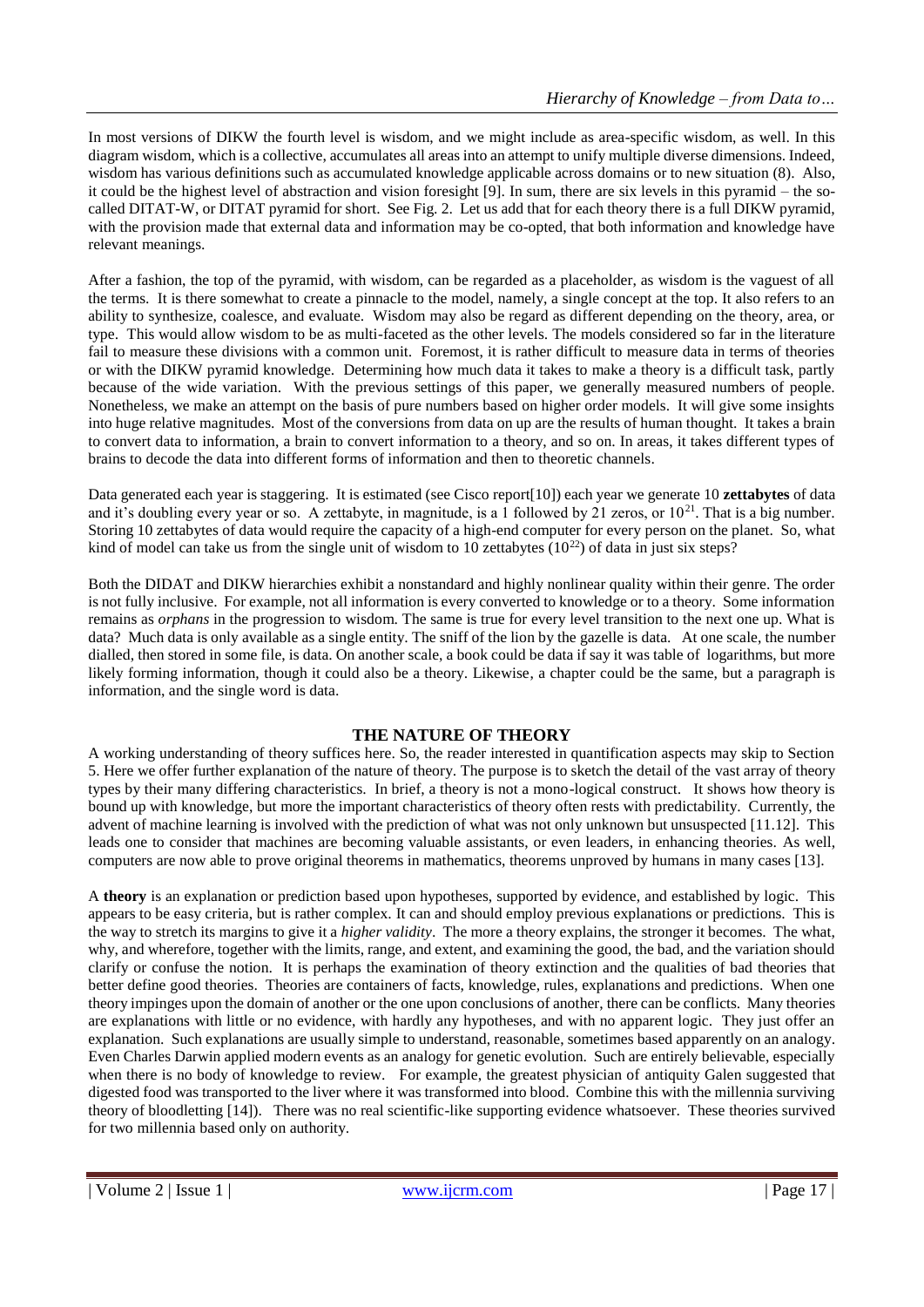On a more modern front, suppose a distinguished physicist claimed the 95% of the universe said to consist of dark matter and energy (currently accepted) is an artefact of the big-bang theory, but that our observable universe is, in fact, an artefact of the real and actual universe, making what we can observe the actual artefact [15]. The implication is that big-bang theories result in very strange events. Who can know? This is very far beyond anything understood or observable. This makes some knowledge conjectural, yet some conjectures fit into a theory. At their base, theories really need to be little more than believable explanations. However, for many theories, followers require little more than acceptance of authority. At their logical height, they follow rigorous rules of inference such as in classical Euclidean geometry. Even in psychology such a program has been attempted [16]. Notwithstanding the definition above, "Theory" is not a single, uniquely understood concept. For instance, we all have various personal theories, sometimes based on a single experience. I have many. In addition, we find local theories that apply to a group, tribe, or culture. On a larger scale, one finds social and scientific theories, which distinguish themselves considerably in methods and results. For the former, we are confronted with qualitative methods; for the latter, we mostly rely on quantitative methods. We are accustomed to thinking that there should be but a single theory, *the theory*, of a given genre or phenomena. This is not so. There may be multiple competing theories, with conflicts based on approach, hypotheses, and methods. For example, there are four basic categories for learning theories, those based on behaviourism, cognition, humanism, and social considerations – not to mention multiple theories within each.

Now expand the notion of theory by what the terms mean and actually don't mean. A theory is a structure, a container, for an explanation. Better theories also predict. What is meant or inferred by the simple terms, explanation, hypotheses, logic, and evidence, has a multitude of variations. When it comes to the meaning or formation of a theory, just about anything goes. Consider just a few of them in Table 1, arranged by categories and then by examples under the heading. This list includes numerous possibilities the practitioners of one theory would not accept, but upon only a brief examination of theories reveals these many techniques. Mankind has been using theories even before the advent of language. Simply the process of hunting requires heuristics, experience, anecdotes, deductive and inductive reasoning. These theories include and require information about weather, tracking, odour, risk, and proximity. The outcome, i.e. the explanation and result, is the kill. Successful hunters are well possessed of a theory of hunting. It illustrates the application of deduction and induction, together with heuristics and a measure of common sense. At another pole, a multivalue logic, not familiar to most of us, may not generate firm results, but to those involved with solving the so-called wicked problems [17-20] use these logics often. Many theories in the social sciences rely on analogy and consensus often because hard data are unavailable.

Table 1. Components of a Theory

| A Theory is a Structure to |                            |                     |                       |
|----------------------------|----------------------------|---------------------|-----------------------|
| Explain                    | <b>Based on Hypotheses</b> | <b>Using Logic</b>  | <b>Using Evidence</b> |
| Explanation                | Axioms                     | Deduction           | Experiment            |
| Prediction                 | Common Knowledge           | Induction           | Prior results         |
| Proposition                | Givens                     | Abduction           | Anecdotes             |
| Result                     | Assumptions                | Fuzzy/Multi-valued  | Testimony/Consensus   |
| Conclusion                 | Postulates                 | Common Sense        | Statistics            |
| Solution                   | Superstition               | Analogical          | Facts                 |
| Clarification              |                            | Metaphorical        | Analogy               |
|                            |                            | Correlative         | Experience            |
|                            |                            | Repetition          |                       |
|                            |                            | Heuristics          |                       |
|                            |                            | Testimony/Consensus |                       |

As a note, and in the admission of the flaws in most theories, many of the aspects of theories are discussed using metaphorical language and some with analogies. Neither measures up to strong deductive rigor. As well, theory is not without its share of vagueness. Some practice a theory through procedures without understanding it, thus placing understanding somewhere above knowledge. Yet, some understand a theory, such as the law, but would be hopeless at practicing it. For example, note the atom of data, the molecule of information, the compound of knowledge, and the chemistry of wisdom. As with all metaphors like this one, they are both a transformation and projection of reality. Inaccuracy is certain. However, the relations are explanatory and usually not entirely incorrect. As we will see presently, the metaphor is just one of aspect of theory – at least some of them. The metaphor and its cousin, analogy, are most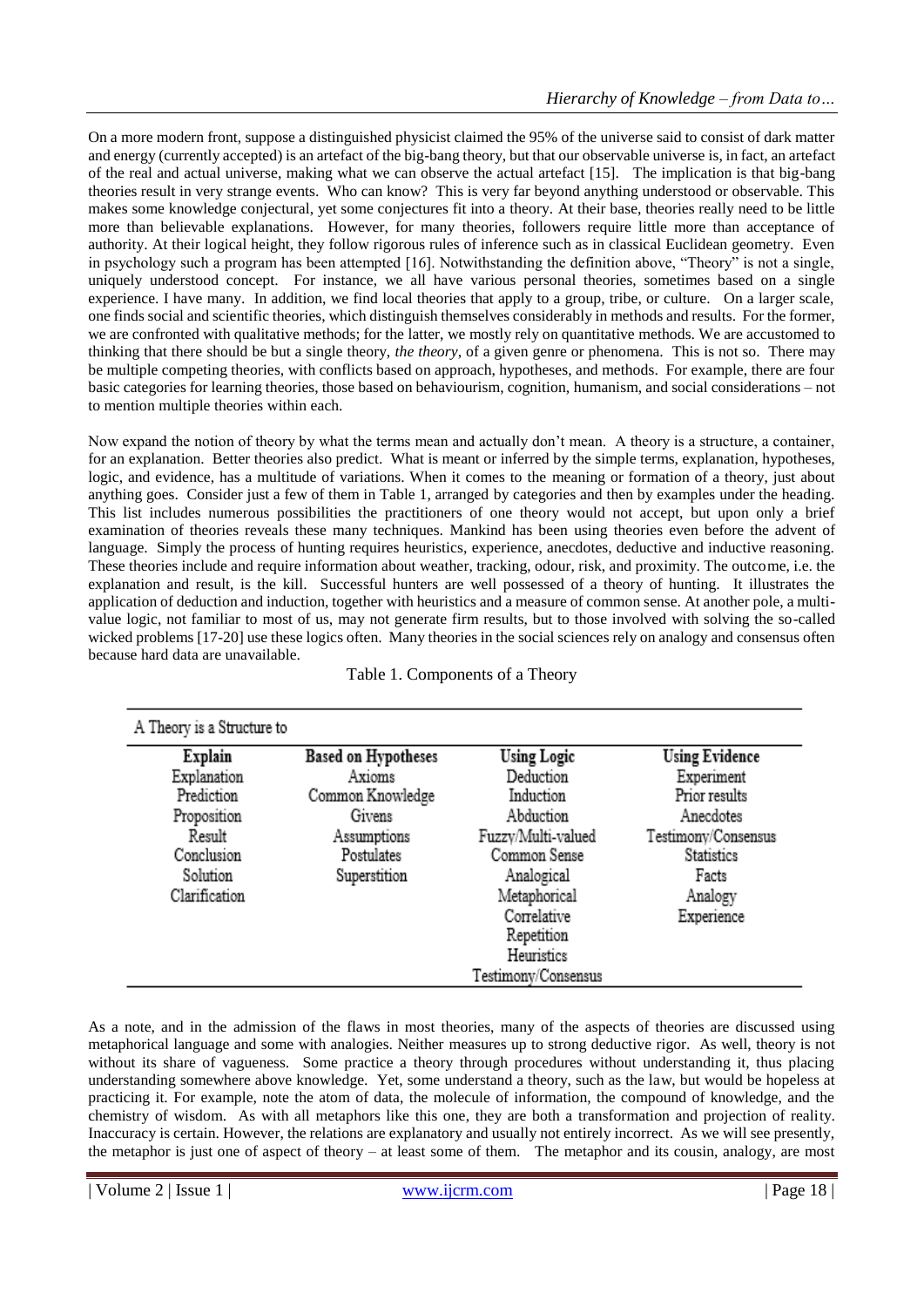important tools for explanation, and specifically for converting information into knowledge. However as intended, they can over-simplify complexity [21-23]. Some theories are little more than methodologies (earthquake prediction), some are fully conjectural (philosophy), some are practical (medicine), some are legislative (the law), many are temporal (psychoanalysis). and so on. The variety is without limit. Literary theories, for example, do not involve prediction but explanations and comparisons. As well there are conceivable theories that do not exist. Literary theory of sports columns is one example. So, while there are many thousands of theories, there are even more thousands of theories that could but do not exist. It is supposed that many more theories are invented or contrived each year than words added to the Oxford dictionary. Each has its own rules of reason.

#### **COMPARING THE DIKW AND DITAT-W HIERARCHIES**

In fact, the DIKW and DITAT-W hierarchies are probably better called frameworks, because the relationship between levels of each is not strict. For example, not every datum is part of some information. Some knowledge may not be a component of wisdom. Some theories may not fit into an area. This applies to all the levels in both hierarchies. Knowledge in the DIKW hierarchy or framework is properly a part of epistemology. Plato [24] began this study, at least in the ancient literature. Over the intervening centuries, philosophers such as Descartes [25] and Kant [26], and many others have struggled with the meaning of knowledge. From Popper, knowledge is inextricably bound up with belief, and the verb form, "to know." [27]. The shadings of knowledge are endless. For example, these are different: the knowledge of truths and knowledge of things [28]. Knowledge, like ethics and morality, are among the topics philosophers love, as they can ruminate for centuries upon them, never coming to either a clear understanding or consensus. A simple consequence is revealed in the view that defining knowledge is or must be an impossible problem owing to its vague and/or multifaceted definitions.

The original Sorites paradox, dating from antiquity [29], applies here. This paradox arose when adding grains of sand, one by one, until the total becomes a heap (of sand). In application to the DIKW pyramid, we inquire as to the transitions. The DIKW, being posited as a hierarchy, indicates states. When a transition between states is involved, such as data to information, information to knowledge, or knowledge to wisdom, a basic question is when the transition occur? For example, begin with some information, add data, unit by unit, until it becomes knowledge. At what point does this happen? This problem is impossible, partly because of scale, meaning the scale of data may be microscopic relative to information. Can it be numbers of data? Also required is the necessity to understand the process by which the conversion takes place. Do we convert (information to knowledge) because of a guideline, i.e. a theory, or is there some magnitude of information where the transition takes place? These make the prospect of quantification dubious. In an important sense for the DITAT-W hierarchy to regard that knowledge (the K) dissembles into the theory, area, and type (the TAT). We simply call the components of a theory, explanations, hypotheses, logic, and results knowledge *a priori*. In brief, K trifurcates into TAT, where it is acknowledged that theories have many forms, some containing knowledge that other theories would not accept. This implies that K is not only disjointed but plural. Embedded in both hierarchies is the notion of process. Process, itself, is multifaceted. However, theories set out process rules for themselves. They are substantially linked with hypotheses and logic, with the former setting out what is accepted without proof, and the latter allowing what type of explanations are admitted. Now process is not strictly a human endeavour. With machine learning, we have computers accessing "data lakes" busy constructing knowledge, which in turn informs theory. The question is again on the nature of knowledge. If a computer generates some conclusions, is it actually knowledge, or maybe some type of alternative information? One projection of this is to say that knowledge for the one may be only information for another. At the other end, knowledge for the one may be an operational law for the other. Knowledge is a broad-band concept.

#### **THE DOUBLE EXPONENTIAL MODEL**

The tool used to quantify or model is the DITAT-W pyramid is the **double exponential** function. That is, the exponential of an exponential. So instead of  $r^j$  we will use  $r^{n^j}$  as *j* ranges over the integers from 1 to the number of levels, which in the present situation is six. This is a model not used much in application, though it has some applications within mathematics such as the determination of what are called Mersenne primes. It allows fantastical growth as we see in the conversion of data into information and then to theories, and the like. It has been applied to population dynamics to the growth of human population is sometimes supposed to be double exponential [30]. As well, it has been applied in physics [31]. Both applications are recent, in the last decade or so. In our applications, we have the levels, *j=* 1*, …, L*. We conjecture what *r* and *L* should be to make the growth reasonable and justifiable, noting the levels in the DITAT-W model, while well- defined, are not associated with numbers at all, except for data. For instance, how much information does it take to generate a theory? How much information or how many theories can be borrowed? What is the range of information content of a theory?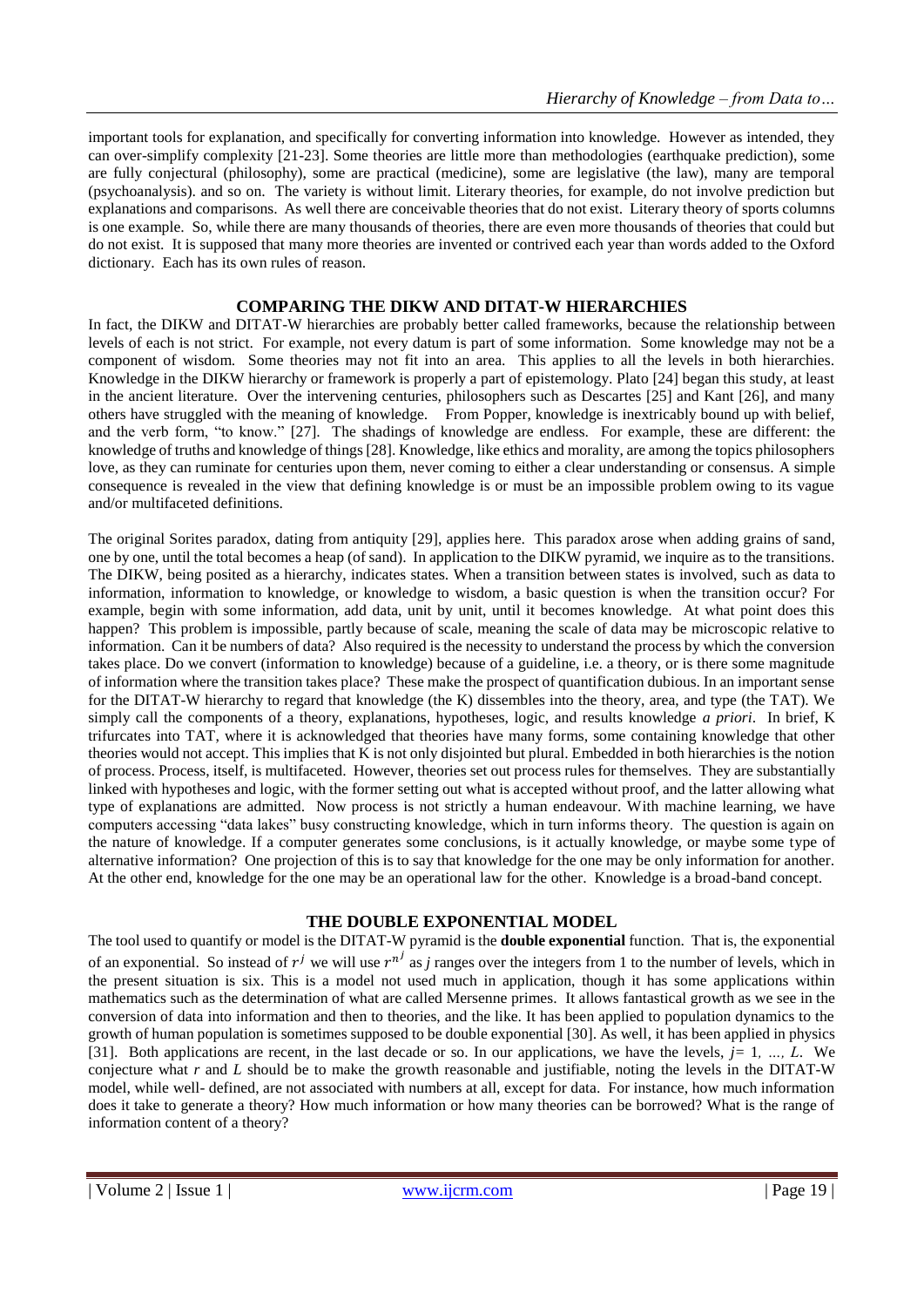Such questions must be regarded as having unknown answers if only because they vary so much. When does a body of theories constitute an area? And what is a list of types of areas? All these are unknown. Here we merely suggest a starting point.

Why the double exponential? Partly because it is the most simplistic model that exhibits reasonable results. The input to the model includes the base *r*, the number of levels *L*, the exponential rate *n*, and the total amount of data *N*. Only for the data are there reasonable estimate, which we take here as 10,000 zettabytes. (A zettabyte in magnitude is a 1 followed by 21 zeros. (In fact, this value is ten yottabytes – big.) This is an estimate derived from a Cisco report [10] which offers an estimate of 10 zettabytes created per year by 2020. However, the report also indicates several highly data intensive trends in the formation of information including the growth of smartphones, internet gaming, virtual reality, immersive video, and video surveillance. Moreover, this is an annual figure, not the total overall. Our working value of 10,000 zettabytes is an

| $Rate = 2.33$           | Levels $= 6$ | $r = 3.87$           |                    |
|-------------------------|--------------|----------------------|--------------------|
| Name<br>Wisdom          | Level        | Value                | Order of Magnitude |
| Type<br>Area            |              | 3.87<br>904.15       |                    |
| Theories<br>Information |              | 4.02E+07<br>7.31E+14 | 15                 |
| Data                    |              | 1.00E+25             | ንና                 |

Table 2.  $n = 2.33$  with six levels

estimate based upon an estimate. We select values for *L*, namely  $L = 6$ , and *n*. Call *n* the *rate*. From the model, compute *r* from  $r^{n^L} = N$ . The solution is:

$$
r = \sqrt[n]{N} \tag{1}
$$

Alternatively, we could have defined *r* and solved for *n*, though it is easy to see there must be the relation  $n^L \ln r = N$ between them. We look at three values for the rate,  $n = 2.0, 2.33$ , and 3.0. In the tables below quantities at each of the levels is considered. It is best to base further discussions on the orders of magnitude, at least for the very large numbers involved. In Table 2, we take  $n = 2.33$ . Orders of magnitude are expressed in base 10. From Table 2 we read that there should be about four types, 904 areas, 40 million theories, and so on. Are there really that many theories? Keeping in mind the hundred thousand or so of academic theories, thousands of business theories, and several million operational theories, basically, unofficial theories by which everyone lives, it may not be unreasonably large. Interpretation is paramount. The value for Wisdom is selected as one for all tables. In the formula, for level *L,* use the value *L-1*.

From Table 2, it seems that about  $10^{10} = 10^{25} / 10^{15}$  data are required to create one informational statement. This is unreasonably large. However, note that much data collected, thought, visualized, or otherwise created is never compiled into information. It is just there. Similarly, the table gives us that about  $10^7 = 10^{15} / 10^8$  informational facts fall into a single theory. This is reasonable when one considers the hundreds of thousands or millions of facts that comprise some of the major theories. Yet again, much information is not properly contained by any theory. It is just there as *orphan* information, as it were. Finally, the table yields that  $10^5 = 100,000$  theories can be placed within an area and 100 areas comprise a type. These values are large, but reasonable. For example, in a large university, one hundred departments are common. Indeed, it is possible to develop for a given theory dozens of *sub*-theories. These follow a stricter hierarchical tree. Putting that aside, in each discipline, there are at least one hundred theories, and probably multiples of that. Adding the thousands of theories outside the academy brings a total in the range given by the model. Similar interpretations apply to magnitudes in

Tables 3 and 4. Table 3, with  $n = 2.0$ , shows many more theories, about one billion, which renders one theory for every six persons on the planet. This seems a bit high, but is it? Everyone has personal theories about living, social interactions, travel, and the countless activities of life. Naturally, tuning the model has value.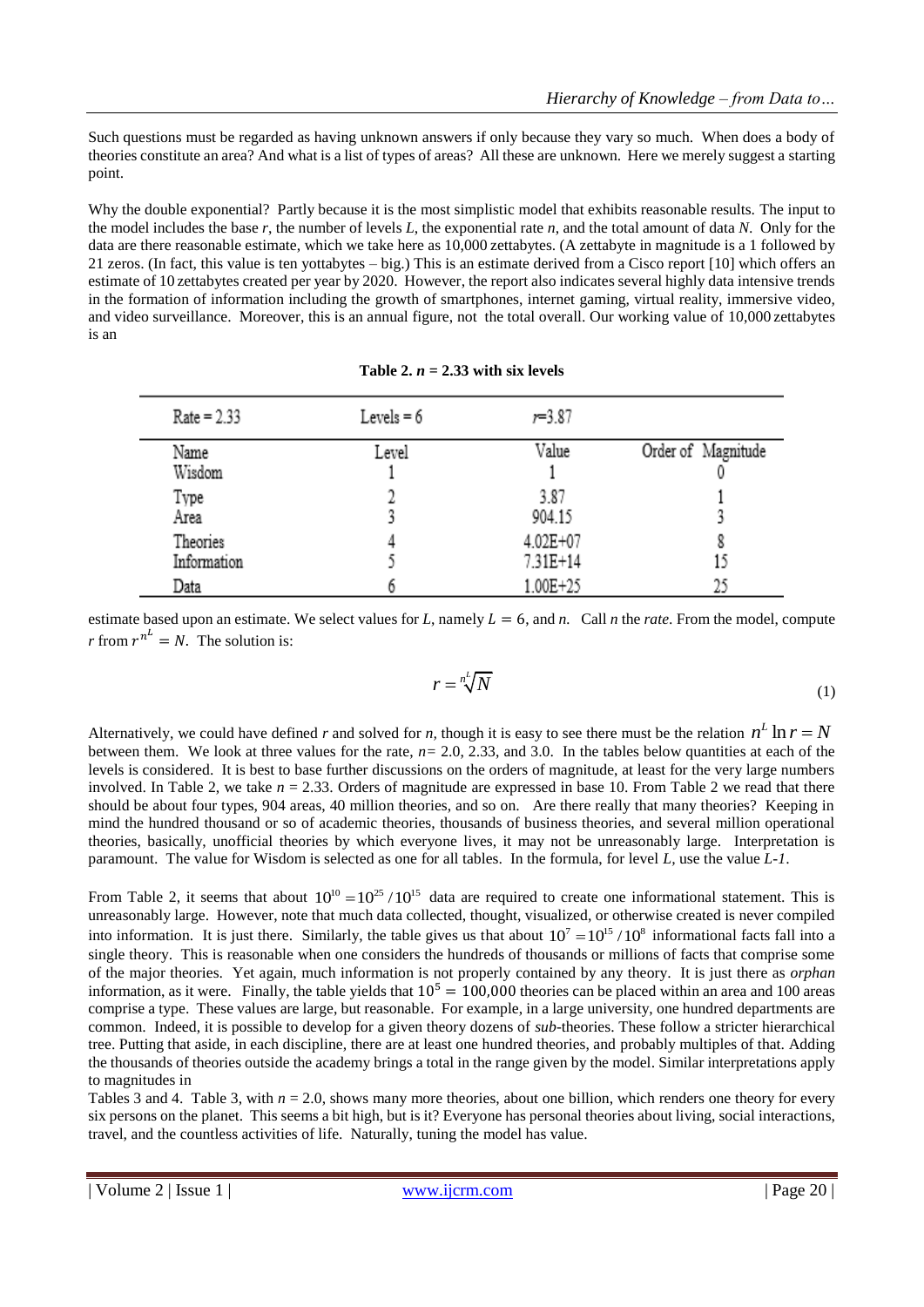| $Rate = 2.0$ | Levels $= 6$ | $r=10$   |                     |
|--------------|--------------|----------|---------------------|
| Name         | Level        | Value    | Orders of Magnitude |
| Wisdom       |              |          |                     |
| Type         |              | 10       |                     |
| Area         |              | 10000    |                     |
| Theories     |              | 1.00E+09 |                     |
| Information  |              | 1.00E+16 | 16                  |
| Data         |              | 1.00E+25 | 25                  |

Table 4, with  $n = 3.0$ , gives only 40 areas, and about 10,000 theories per area. This appears to be more reasonable. It also indicates there must be much more orphan data, also reasonable. The rates were selected to illustrate a range of possibilities. The most important point to note is that vast orders of magnitude separate the categories, more so at the data end of the DITAT pyramid than the top. As well, many the bottom three categories (data, information, and theory) can only be called *orphan*, not fitting into the next higher group – unless expanding the number of areas is desired. Big numbers required an expanded view of all there is.

Finally, note the orders of magnitude roughly track the square of integers pertaining to the level. Of course, this is not particularly insightful; it is part of the model. So, which of these is correct? All of them and none of them is the answer. The model posited given constructs valued based on very large numbers winnowing down to the very small. It illustrates the transition from data to wisdom is highly variable, and cannot be easily dismissed by any qualitative means. It is the quantification that reveals aspects of the DIKW analysis that have previously not been discussed. It is rare such a simple model can be so effective, but other rapidly growing models do exist. One possibility is the factorial model based on values 1!, 2!, 3!, …, *L*!. While growing faster than exponential, it grows too slowly and it is doesn't register to come out given the data value is known at the L<sup>th</sup> level. With generalized factorial progressions, one can obtain big numbers, but there seems no reason for pursuing such an arcane model. Additionally, it would be necessary to use the (generalized) Gamma function to assure the correct value of data.

| $Rate = 3.0$ | Levels $= 6$ | $r = 1.58$ |                     |
|--------------|--------------|------------|---------------------|
| Name         | Level        | Value      | Orders of Magnitude |
| Wisdom       |              |            |                     |
| Type         |              | 1.58       |                     |
| Area         |              | 39.81      |                     |
| Theories     |              | 251189     |                     |
| Information  |              | $6.31E+12$ | 13                  |
| Data         |              | 1.00E+25   | 25                  |

With the Gamma function, competitive divisions can be obtained, as a cost of finding the rate r, which must be done numerically. Another possibility is to use of the triple exponential:

$$
r^{s^{t^j}}, j = 1, 2, \dots, L
$$
 (2)

where *r*, *s*, and *t* are to be specified. This model grows too fast. Using it would also yield rather small values at the top of the DITAT pyramid. In sum, the double exponential seems just about right. Suppose we wish to eliminate all the data that will never become part of the DIDAT-W or DIKW pyramids. An estimate is needed. Let us suppose only  $10^{13}$  data are viable toward this end. Applying the same method as above we obtain the fractionations as shown in Table 5. With only 10 trillion data points to process, the model indicates there are only 20 million statements of information to be compressed into about 48 thousand theories, which comprise about 120 areas, and so on. The mind is more facile with lower values. Surely more data is processed into information each year. With over 130 million USA tax returns filed in 2016, each containing at least 100 data points, with billions of bills delivered, this already approaches multiple billions of data just in the United States, it seems 10 trillion data points is rather low. In fact, the social security records, alone, easily exceeds this value, if viewed as individual data.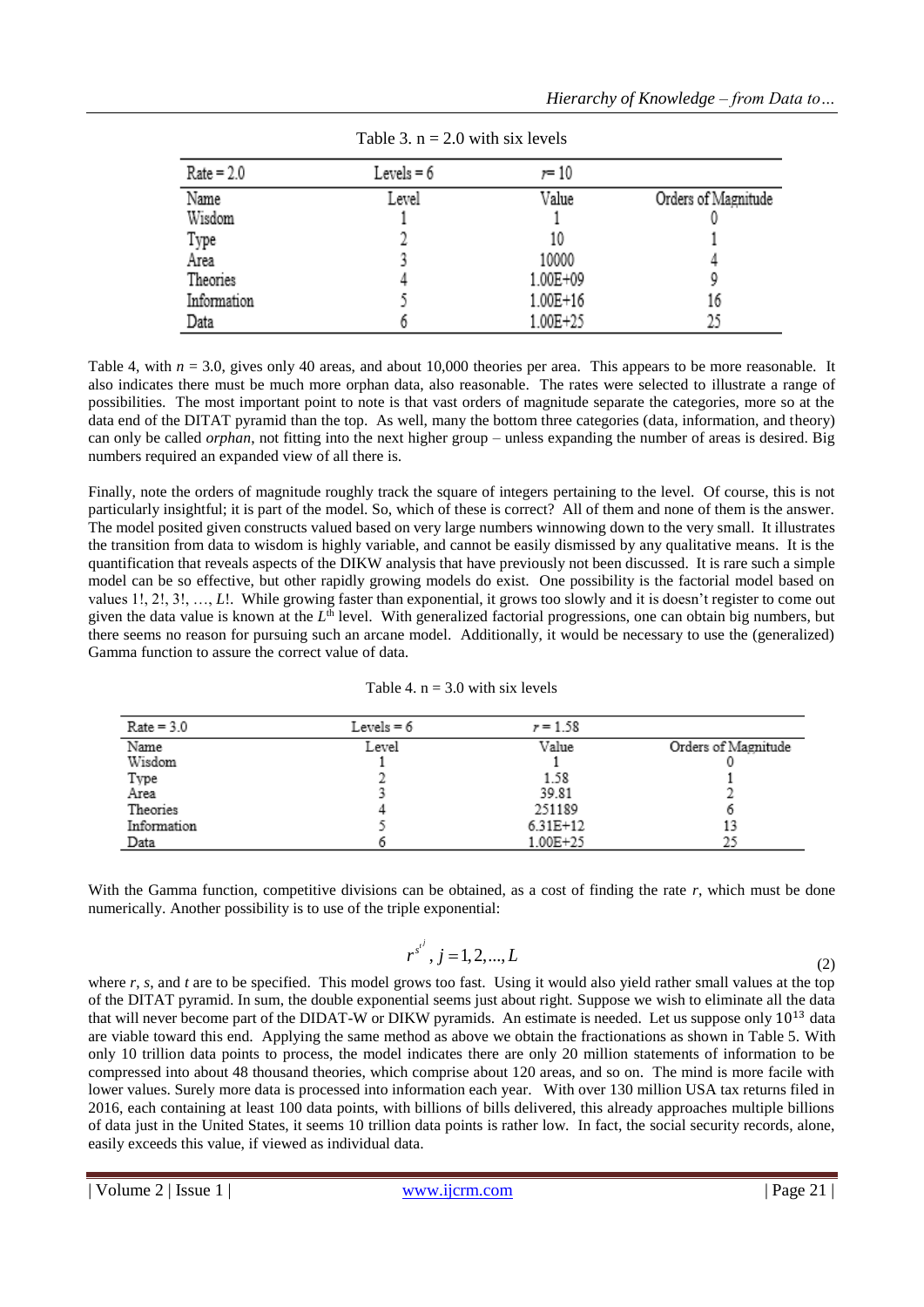| $Rate = 2.0$ | Levels $= 6$ | $r = 10$ |                    |
|--------------|--------------|----------|--------------------|
| Name         | Level        | Value    | Order of magnitude |
| Wisdom       |              |          |                    |
| Type         |              | 3.311    |                    |
| Area         |              | 120.25   |                    |
| Theories     |              | 47863    |                    |
| Information  |              | 2.09E+08 |                    |
| Data         |              | 1.00E+13 |                    |

Finally, we consider the case where the amount of data is reduced to  $10^{21}$  data points, a single zettabyte of data. This is just one tenth of one year's data estimated for 2020. The results are shown in Table 6 for the same three rates, *n=* 2.0, 2.33, and 3.0, as previously considered. These magnitudes appear more manageable, but they reflect previous observations with many orders of magnitude separating successive levels. Therefore, in all cases, there must be many orphans at each level except the very highest. For example, the order difference is from seven to ten in transitioning from data to information, and for the transition from information to theories the difference in orders is six. Again, the requirement of  $10^{13}$  statements of information to generate  $10^7$ theories is high if the hierarchy is strict. It is not.

### **CONCLUSIONS**

This entire quantitative enterprise of placing values to levels of the hierarchy illustrates sheer orders of magnitude must be used when analyzing massive data, and alerts the observer attempting generate a quantification for the original DIKW container, for which the four levels may be too small. It would have far greater magnitude ratios with the same amount of data used. The model used here is simple; Excel can easily make these computations. It must be concluded there are countless orphan theories, information, and data as top levels of the DITAT container are reasonable. Of course, big data efforts are collecting data into information with algorithms suggested by theories, creating more of all at an exponentially increasing rate.

|             | Levels $= 6$ | $Rate = 2.33$ |       | $Rate = 2.0$ |       | $Rate = 3.0$ |       |
|-------------|--------------|---------------|-------|--------------|-------|--------------|-------|
| Name        | Level        | Value         | Order | Value        | Order | Value        | Order |
| Wisdom      |              |               |       |              | 0     |              |       |
| Type        |              | 3.12          |       | 6.92         |       | 1.47         |       |
| Area        |              | 304.26        |       | 2290.87      | 4     | 22.08        |       |
| Theories    |              | 2.44E+06      |       | 3.63E+07     | 8     | 34355.8      |       |
| Information |              | 3.06E+12      | 13    | 2.75E+13     | 14    | 5.65E+10     | 11    |
| Data        |              | 1.00E+21      | 21    | 1.00E+21     | 21    | 1.00E+21     | 21    |

If it is desired to discuss what levels in this hierarchy are important, it can be agreed that all types and areas are important, and many of the theories. Almost no information is generally important without a theory – except perhaps to individuals or special groups. This puts us about half-way up the hierarchy levels. This is not uncommon in hierarchical settings. However, it is easy to determine the Lotka-Price square-root [32] rule does not apply as the growth is too rapid. As final note, one might consider a seven-level pyramid, with knowledge placed between information and theory. However, knowledge is a relative quantity, such as facts becoming knowledge on the basis of relevance.

Nonetheless, it would allow knowledge with its own category, dramatically reducing the number of orphans. This is an aspect also of the DIKW hierarchy, but when no values are applied, it remained unnoticed.